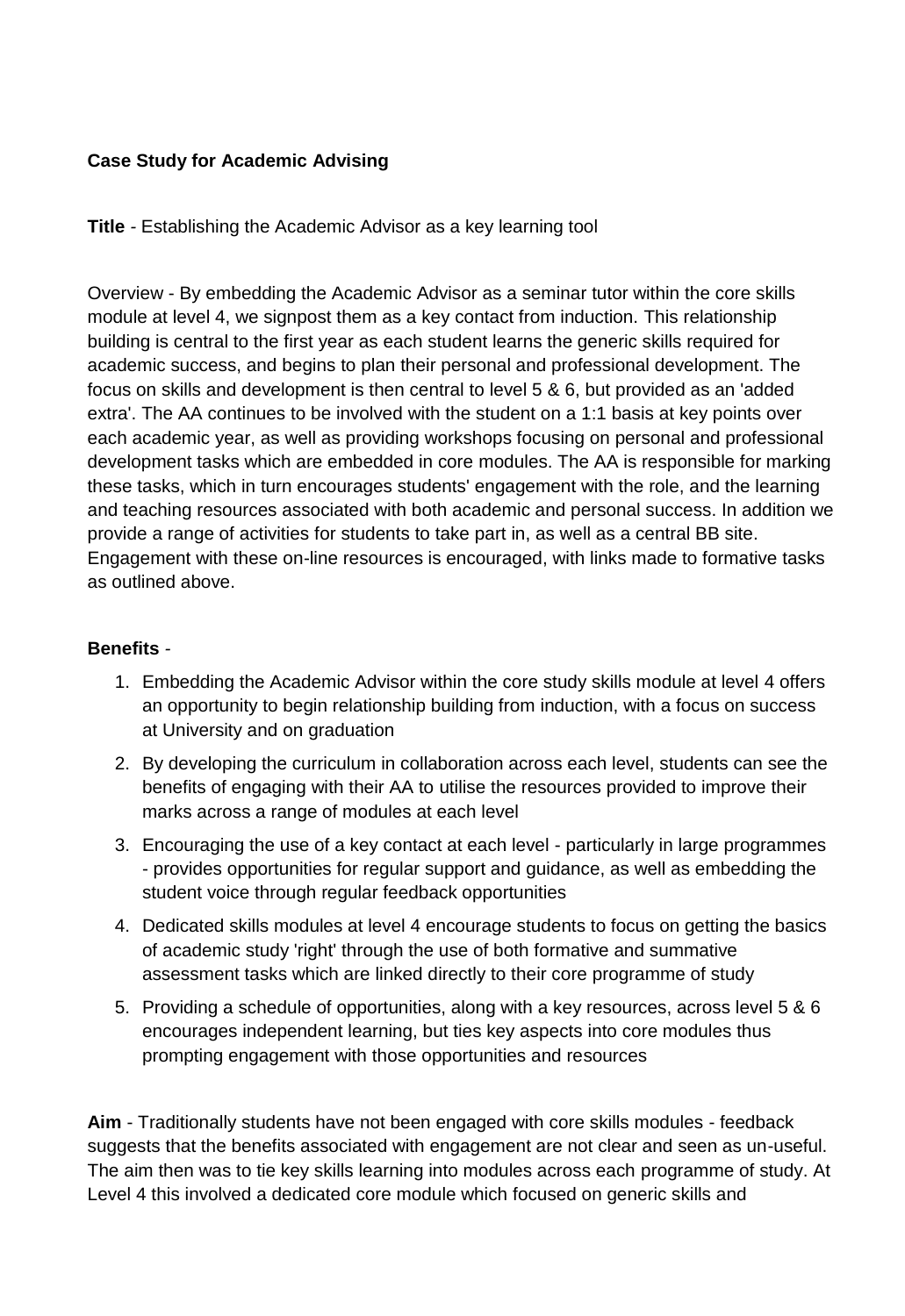development, but related directly to the specific programme of study. At Level 5 & 6 the Academic Advisor provides support, as well as learning and teaching, around specific tasks within core summative assessments which relate to personal and professional development. Students are also encouraged to engage with a range of resources, events and opportunities which are independent in nature, but tie in directly to those summative tasks across both levels

# **Approach**

Course/ Subject Level - 4, 5 & 6

Size of Cohort

*Very Large (200+)*

Credit Bearing at level 4 in core modules as a whole. Non-credit bearing at both level 5 & 6 with summative assessments embedded in core credit-bearing modules.

|                         |                  | Seminars / small groups | one to one student tutor meetings |
|-------------------------|------------------|-------------------------|-----------------------------------|
| Level<br>$\overline{4}$ | Sem1             | 18                      | $\overline{2}$                    |
|                         | Sem <sub>2</sub> | 18                      | 2                                 |
| Level<br>5              | Sem1             | 5                       | 2                                 |
|                         | Sem <sub>2</sub> | 5                       | $\overline{2}$                    |
| Level<br>6              | Sem1             | 5                       | $\overline{2}$                    |
|                         | Sem <sub>2</sub> | 5                       | $\overline{2}$                    |

Student contact hours

The role of the AA is continually being developed as a result of feedback from staff and students. Essentially it is the Academic Advisor - as a central character throughout the 3 year degree - who guides students across all aspects of their generic skills learning, and encourages them to reflect objectively on those skills, as they plan for the year ahead, and for success on graduation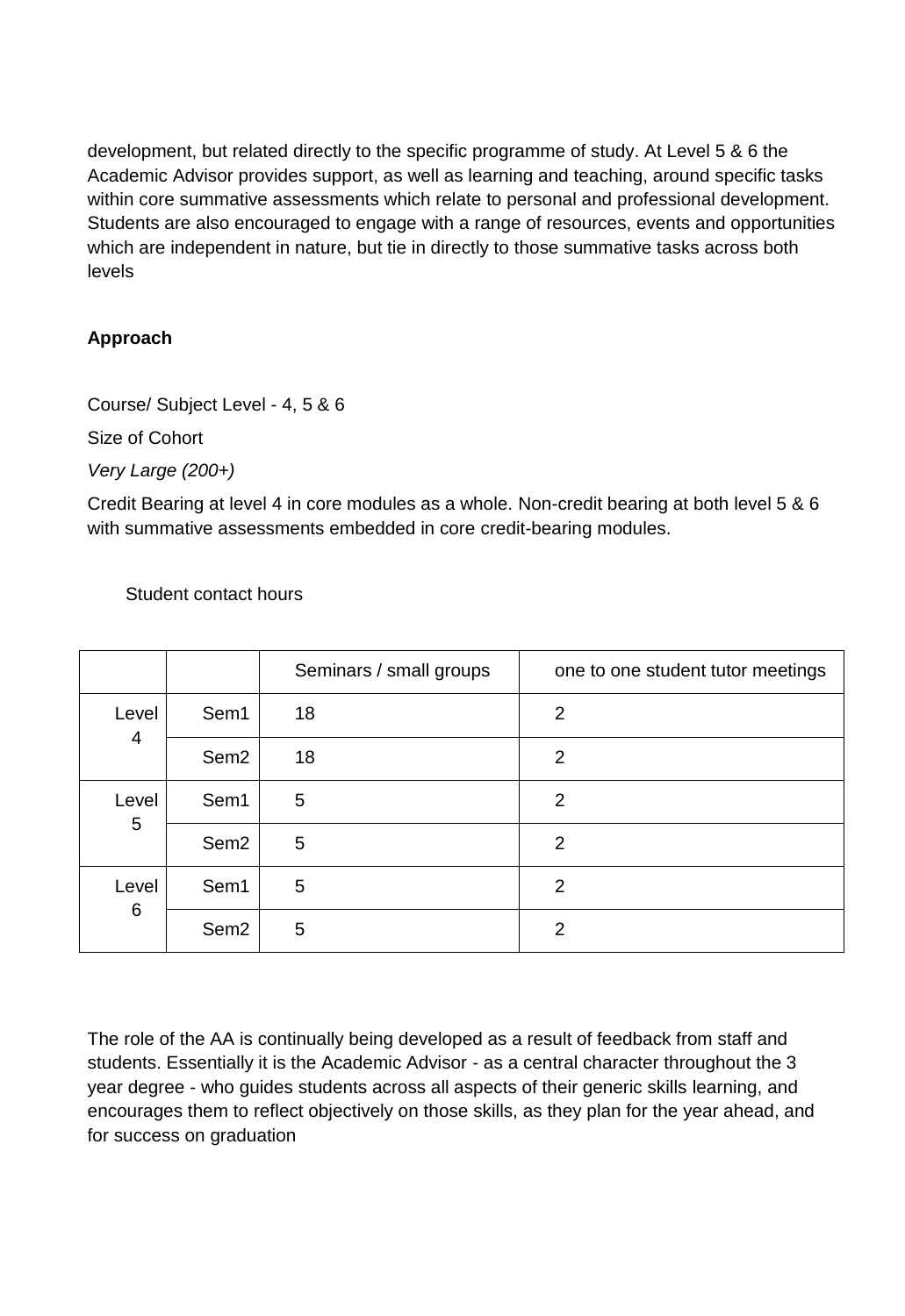In order to encourage continuity we have developed a 'checklist' for both staff and students alike. For each calendar week a prompt is provided so that each tutor - and their group know where they should be and what they should be doing throughout the course of the year. In addition, the teaching team engages in regular feedback and discussion to continually evaluate provision and embed the student voice as central to that provision.

The collaborative nature of the module has involved input from staff within QESS, Professional Services, LiTs and the E-Learning Team. We embedded the 'my study toolkit', into the teaching schedule and 'checklist' but are in the process of changing over to the skills4study resource. We use training materials from professional services for experiential learning workshops around the completion of 'extenuating circumstances' forms. Our information advisor provided us with a range of podcasts to assist students in finding key readings, and developed an interactive quiz for students to test their own knowledge. We are working with the E-Learning Team to develop the range of scheduled activities for students at level 5 & 6, and they also provide staff teaching in relation to BB Collaborate, the use of E-Portfolio's and new technologies to monitor attendance.

At level 4 we register attendance within the module. At level 5 & 6 we monitor engagement with BB resources and there is an expectation that timetabled sessions and 1:1's will be attended. Lack of engagement will lead to contact being made through professional services staff.

## **Outcomes:**

This is a new module rolling out in September 2015, which has been developed as a result of substantial changes to previous provision.

Initially when changes were made to that provision, staff resisted efforts to move away from 'talking at 'students, to 'working with' students. However, once those changes had taken place, and staff had experienced the module in its entirety, there has been a noticeable change in staff engagement and interest in further collaborations.

There is no doubt that the level of engagement exhibited by the AA had a marked effect on the engagement of students across the year. AAs who were keen on the changes tended to have higher attendance levels throughout the year. Less engaged AAs had fewer students attending which points to a lower level of engagement and some indeed chose not to teach on the module for the following year.

However, now that we are in our second year of that provision, staff have become more engaged with evaluating and developing materials for the new module roll out in September. This increased level of engagement by the staff does suggest that students are more likely to continue to engage and attend, and hopefully this impetus will continue as we begin the new module in September.